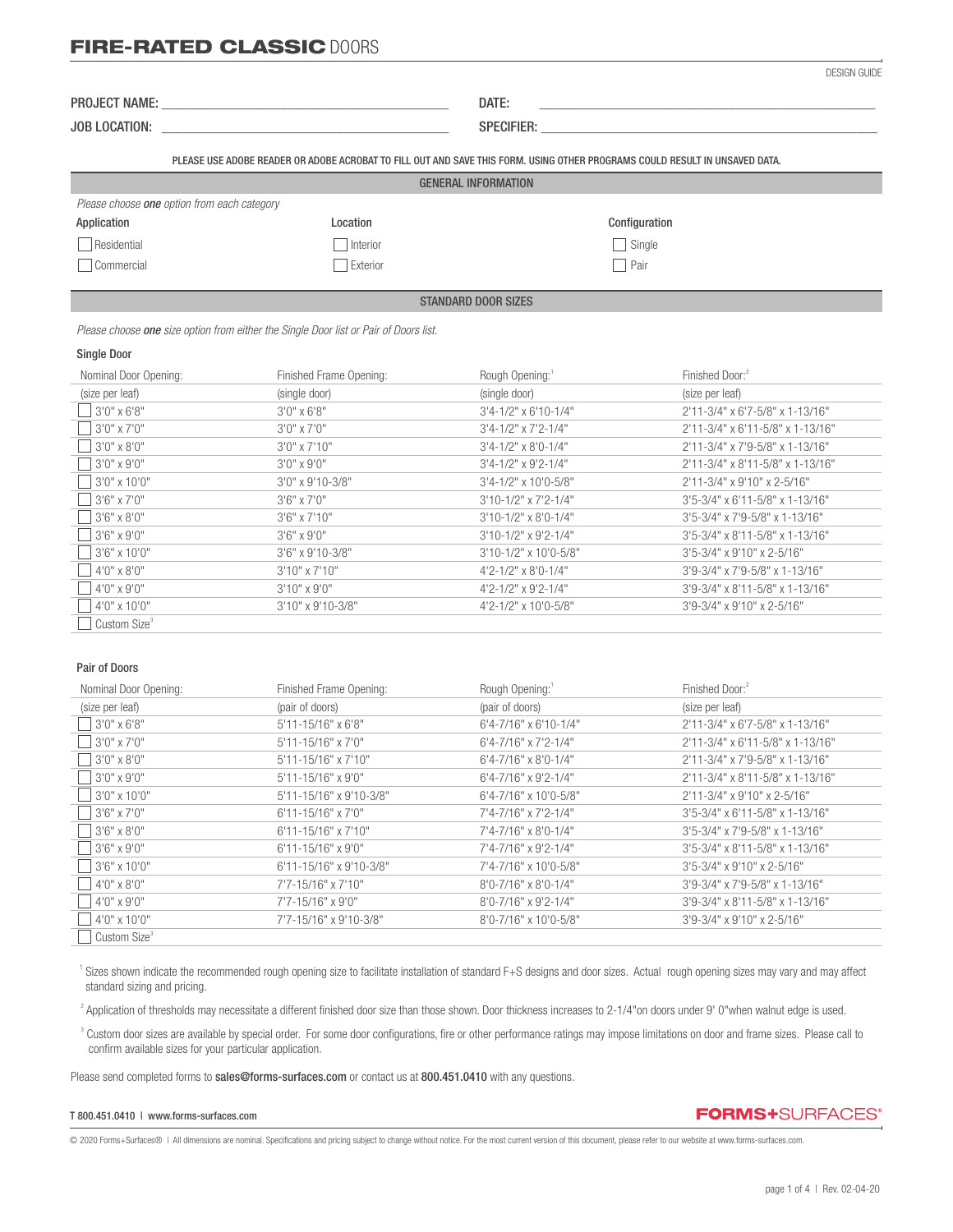DESIGN GUIDE

QUANTITY

#### Number of Leafs: *\_\_\_\_\_\_\_\_\_\_\_\_\_\_\_\_\_\_\_\_\_\_\_\_\_\_\_\_\_\_\_*

֦

DOOR CONFIGURATION

| <b>Door Material</b>                            | Swing                                              |  |  |
|-------------------------------------------------|----------------------------------------------------|--|--|
| Please select one Material and Finish.          | Please select one Swing option.                    |  |  |
| <b>STAINLESS STEEL</b>                          |                                                    |  |  |
| Sandstone                                       | RH<br>LHR<br><b>RHR</b><br>Single Door:<br>LН      |  |  |
| Seastone                                        |                                                    |  |  |
| Linen                                           | Pair of Doors:<br>LH/RH<br>LHR/RHR                 |  |  |
| Diamond                                         | LH/RH fixed<br>LH/RH fixed                         |  |  |
| Satin                                           | LHR/RHR fixed<br>LHR fixed/RHR                     |  |  |
| Mirror                                          |                                                    |  |  |
|                                                 | -INSIDE-                                           |  |  |
| <b>FUSED METAL</b>                              |                                                    |  |  |
| Fused Bronze, Sandstone                         |                                                    |  |  |
| Fused Bronze, Seastone                          | (LH)<br>(RH)                                       |  |  |
| Fused Bronze, Linen                             | <b>LEFT HAND</b><br><b>RIGHT HAND</b>              |  |  |
| Fused Bronze, Diamond                           | (DOOR SWINGS TO INSIDE)                            |  |  |
| Fused Bronze, Satin                             |                                                    |  |  |
| Fused Bronze, Mirror                            | (LHR)<br>(RHR)                                     |  |  |
| Fused Graphite, Sandstone                       | <b>LEFT HAND</b><br><b>RIGHT HAND</b>              |  |  |
| Fused Graphite, Seastone                        | <b>REVERSE</b><br><b>REVERSE</b>                   |  |  |
| Fused Graphite, Linen                           | O<br>O<br>(DOOR SWINGS TO OUTSIDE)                 |  |  |
| Fused Graphite, Diamond                         |                                                    |  |  |
| Fused Graphite, Satin<br>Fused Graphite, Mirror |                                                    |  |  |
| Fused Nickel Bronze, Sandstone                  |                                                    |  |  |
| Fused Nickel Bronze, Seastone                   |                                                    |  |  |
| Fused Nickel Bronze, Linen                      |                                                    |  |  |
| Fused Nickel Bronze, Diamond                    |                                                    |  |  |
| Fused Nickel Bronze, Satin                      | <b>Edge Element</b>                                |  |  |
| Fused Nickel Bronze, Mirror                     | Please select one Edge Element.                    |  |  |
| Fused Nickel Silver, Sandstone                  |                                                    |  |  |
| Fused Nickel Silver, Seastone                   | Clear Anodized Aluminum                            |  |  |
| Fused Nickel Silver, Linen                      | <b>Black Anodized Aluminum</b>                     |  |  |
| Fused Nickel Silver, Diamond                    |                                                    |  |  |
| Fused Nickel Silver, Satin                      |                                                    |  |  |
| Fused Nickel Silver, Mirror                     |                                                    |  |  |
| Fused White Gold, Sandstone                     | Door Frame Required                                |  |  |
| Fused White Gold, Seastone                      |                                                    |  |  |
| Fused White Gold, Linen                         | Yes<br>No, will use existing frame                 |  |  |
| Fused White Gold, Diamond                       |                                                    |  |  |
| Fused White Gold, Satin                         | If yes, please complete a Door Frame Design Guide. |  |  |
| Fused White Gold, Mirror                        |                                                    |  |  |
|                                                 | <b>Fire Rating</b>                                 |  |  |
|                                                 | Please select one Fire Rating time.                |  |  |
|                                                 |                                                    |  |  |
|                                                 | 3/4 hour<br>1 hour<br>20 minute                    |  |  |
|                                                 | 1-1/2 hour<br>3 hour                               |  |  |

#### T 800.451.0410 | www.forms-surfaces.com

## **FORMS+**SURFACES®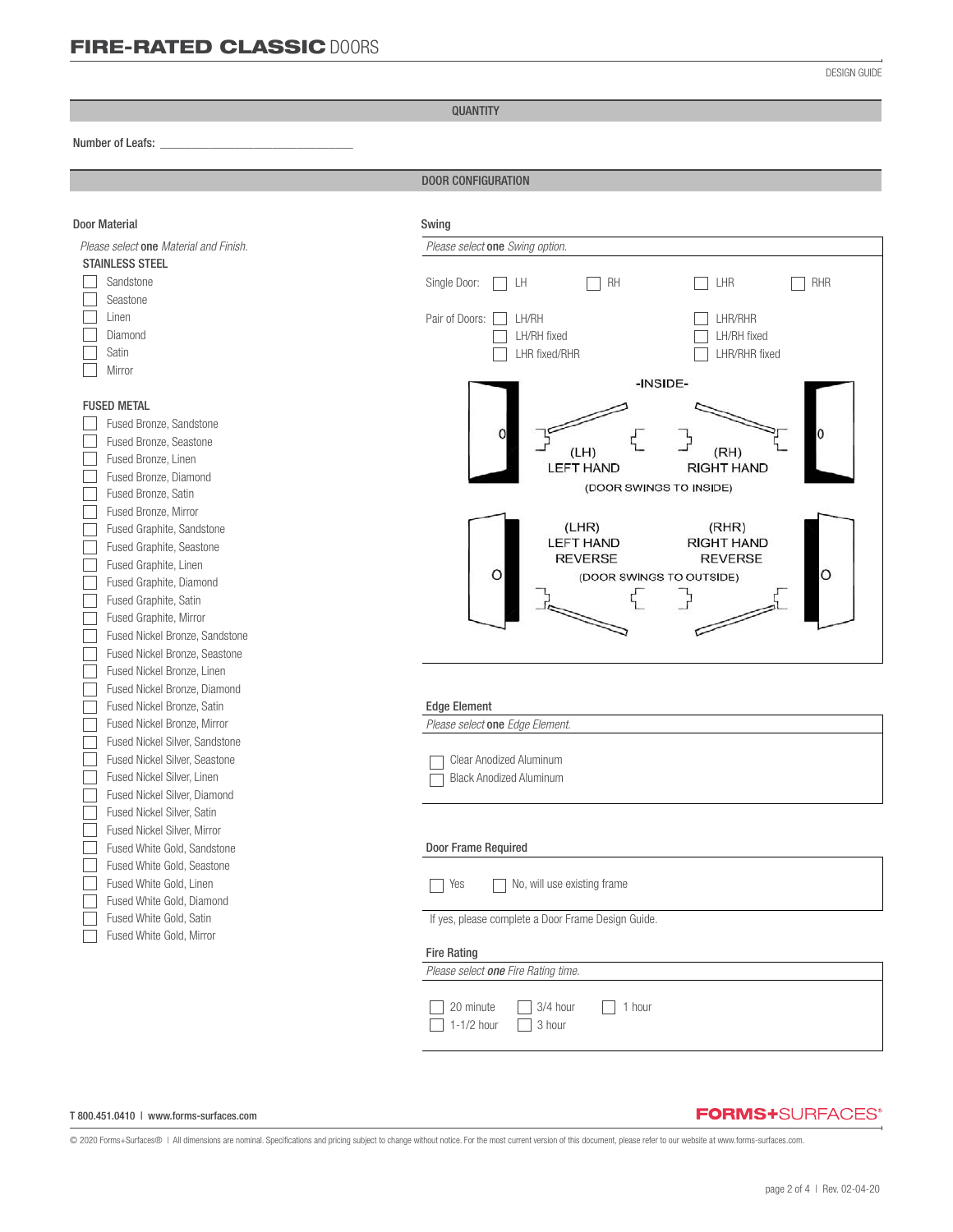# FIRE-RATED CLASSIC DOORS

DESIGN GUIDE

| <b>SUGGESTED HARDWARE</b>           |               |                                                 |                                                                                                                                                                                                                                                                                                                                                                                                                                                                 |                                                                                                                                                                                                                                                                                                                                                                                                                                                                  |
|-------------------------------------|---------------|-------------------------------------------------|-----------------------------------------------------------------------------------------------------------------------------------------------------------------------------------------------------------------------------------------------------------------------------------------------------------------------------------------------------------------------------------------------------------------------------------------------------------------|------------------------------------------------------------------------------------------------------------------------------------------------------------------------------------------------------------------------------------------------------------------------------------------------------------------------------------------------------------------------------------------------------------------------------------------------------------------|
| Deadbolt                            |               |                                                 |                                                                                                                                                                                                                                                                                                                                                                                                                                                                 |                                                                                                                                                                                                                                                                                                                                                                                                                                                                  |
| Prep Only<br>Prep & Supply<br>None  | $\Rightarrow$ | Schlage B662P - double keyed<br>Other (specify) | Schlage B660P - keyed/thumbturn                                                                                                                                                                                                                                                                                                                                                                                                                                 | Finish: Entertainment of the state of the state of the state of the state of the state of the state of the state of the state of the state of the state of the state of the state of the state of the state of the state of th<br>Finish: Enish and the state of the state of the state of the state of the state of the state of the state of the state of the state of the state of the state of the state of the state of the state of the state of the state |
| Hinges                              |               |                                                 |                                                                                                                                                                                                                                                                                                                                                                                                                                                                 |                                                                                                                                                                                                                                                                                                                                                                                                                                                                  |
| Prep Only<br>Prep & Supply<br>None  | $\Rightarrow$ | Stanley FBB199<br>Other (specify)               | Model: New York and the state of the state of the state of the state of the state of the state of the state of the state of the state of the state of the state of the state of the state of the state of the state of the sta                                                                                                                                                                                                                                  | Finish: The Company of the Company of the Company of the Company of the Company of the Company of the Company of the Company of the Company of the Company of the Company of the Company of the Company of the Company of the<br>Finish: Entrance and the contract of the contract of the contract of the contract of the contract of the contract of the contract of the contract of the contract of the contract of the contract of the contract of the contr  |
| Viewer**                            |               |                                                 |                                                                                                                                                                                                                                                                                                                                                                                                                                                                 |                                                                                                                                                                                                                                                                                                                                                                                                                                                                  |
| Prep Only<br>Prep & Supply<br>None  | $\Rightarrow$ | Ives 698B<br>Other (specify)                    | Model: New York and the state of the state of the state of the state of the state of the state of the state of the state of the state of the state of the state of the state of the state of the state of the state of the sta                                                                                                                                                                                                                                  | Finish: The Company of the Company of the Company of the Company of the Company of the Company of the Company of the Company of the Company of the Company of the Company of the Company of the Company of the Company of the                                                                                                                                                                                                                                    |
| <b>Roller Latch</b>                 |               |                                                 |                                                                                                                                                                                                                                                                                                                                                                                                                                                                 |                                                                                                                                                                                                                                                                                                                                                                                                                                                                  |
| Prep Only<br>Prep & Supply<br>None  | $\Rightarrow$ | Trimco 1559<br>Other (specify)                  | Make: National Commission of the Commission of the Commission of the Commission of the Commission of the Commission of the Commission of the Commission of the Commission of the Commission of the Commission of the Commissio                                                                                                                                                                                                                                  | Finish: Enterprise of the state of the state of the state of the state of the state of the state of the state of the state of the state of the state of the state of the state of the state of the state of the state of the s                                                                                                                                                                                                                                   |
| Flush Bolts (only if pair of doors) |               |                                                 |                                                                                                                                                                                                                                                                                                                                                                                                                                                                 |                                                                                                                                                                                                                                                                                                                                                                                                                                                                  |
| Prep Only<br>Prep & Supply<br>None  | $\Rightarrow$ | Trimco 3917<br>Other (specify)                  | Model: New York and the state of the state of the state of the state of the state of the state of the state of the state of the state of the state of the state of the state of the state of the state of the state of the sta                                                                                                                                                                                                                                  | Finish: The Company of the Company of the Company of the Company of the Company of the Company of the Company of the Company of the Company of the Company of the Company of the Company of the Company of the Company of the                                                                                                                                                                                                                                    |
| <b>Pivots</b>                       |               |                                                 |                                                                                                                                                                                                                                                                                                                                                                                                                                                                 |                                                                                                                                                                                                                                                                                                                                                                                                                                                                  |
| Prep Only<br>None                   | $\Rightarrow$ | Rixson<br>Other (specify)                       |                                                                                                                                                                                                                                                                                                                                                                                                                                                                 | Finish: Enish and the state of the state of the state of the state of the state of the state of the state of the state of the state of the state of the state of the state of the state of the state of the state of the state<br>Finish: Enish and the state of the state of the state of the state of the state of the state of the state of the state of the state of the state of the state of the state of the state of the state of the state of the state |
| <b>Mortise Lock</b>                 |               |                                                 |                                                                                                                                                                                                                                                                                                                                                                                                                                                                 |                                                                                                                                                                                                                                                                                                                                                                                                                                                                  |
| Prep Only<br>$\Box$ None            | $\Rightarrow$ | Schlage L Series<br>Model:<br>Other (specify)   | Make: The contract of the contract of the contract of the contract of the contract of the contract of the contract of the contract of the contract of the contract of the contract of the contract of the contract of the cont<br>Model: New York and the Commission of the Commission of the Commission of the Commission of the Commission of the Commission of the Commission of the Commission of the Commission of the Commission of the Commission of the | Finish:<br>Finish:                                                                                                                                                                                                                                                                                                                                                                                                                                               |
| Concealed Closer*                   |               |                                                 |                                                                                                                                                                                                                                                                                                                                                                                                                                                                 |                                                                                                                                                                                                                                                                                                                                                                                                                                                                  |
| Prep Only<br>None                   | $\Rightarrow$ | LCN 2000 Series<br>Other (specify)              | Model: New York and the Commission of the Commission of the Commission of the Commission of the Commission of the Commission of the Commission of the Commission of the Commission of the Commission of the Commission of the                                                                                                                                                                                                                                   | Finish: Enterprise of the state of the state of the state of the state of the state of the state of the state of the state of the state of the state of the state of the state of the state of the state of the state of the s<br>Finish: Enterprise of the state of the state of the state of the state of the state of the state of the state of the state of the state of the state of the state of the state of the state of the state of the state of the s |
| Exit/Panic Device*                  |               |                                                 |                                                                                                                                                                                                                                                                                                                                                                                                                                                                 |                                                                                                                                                                                                                                                                                                                                                                                                                                                                  |
| Prep Only<br>None                   | $\Rightarrow$ | Von Duprin 9947<br>Other (specify)              | Make: <u>________________________________</u><br>Model: New York and the Commission of the Commission of the Commission of the Commission of the Commission of the Commission of the Commission of the Commission of the Commission of the Commission of the Commission of the                                                                                                                                                                                  | Finish:<br>Finish:                                                                                                                                                                                                                                                                                                                                                                                                                                               |

\*Items marked are common in commercial applications. \*\*Items marked are common in residential applications.

#### T 800.451.0410 | www.forms-surfaces.com

**FORMS+**SURFACES®